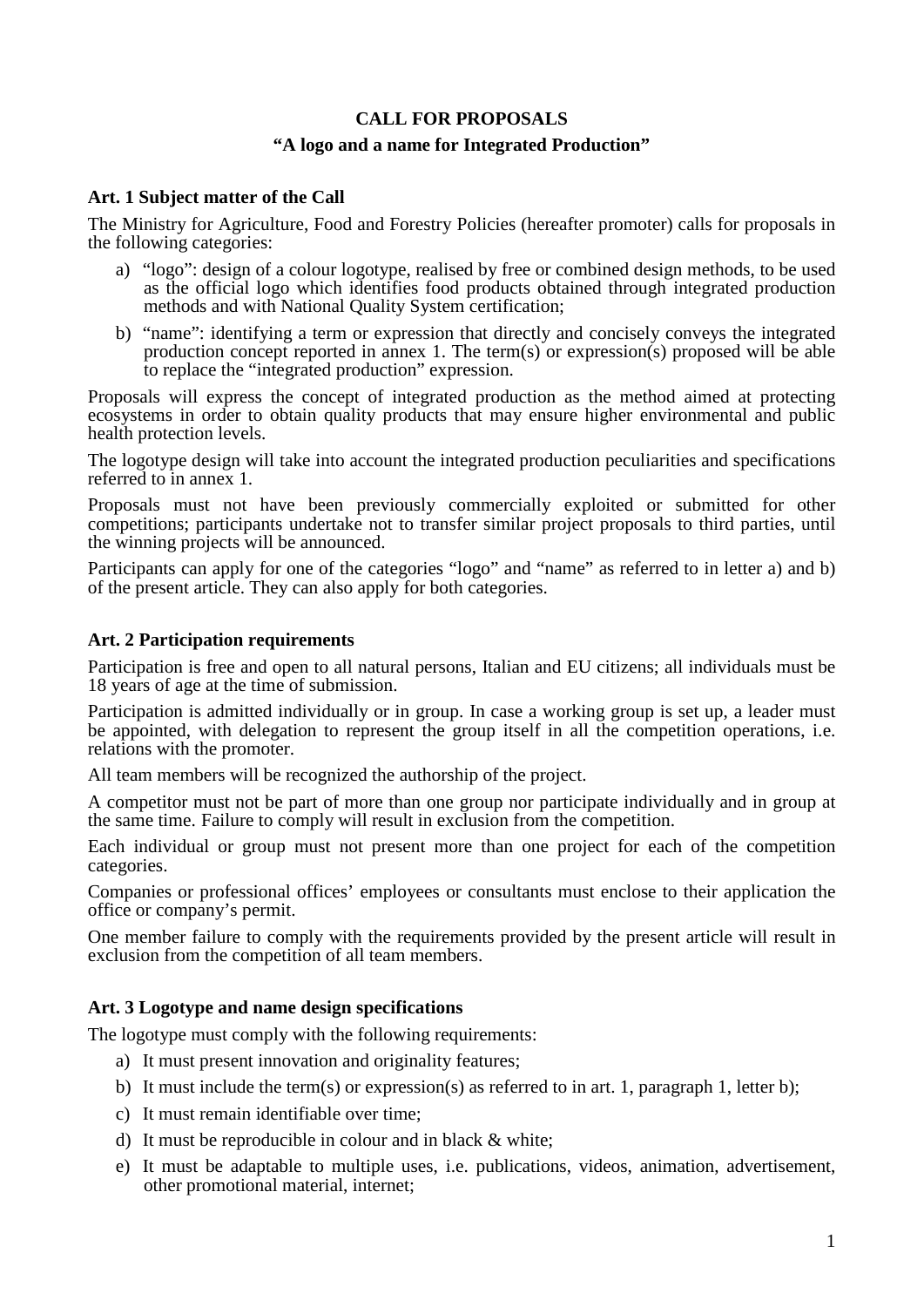f) It must be adaptable to multiple sizes, i.e. smaller size reproductions (stickers, business cards, web) and larger size reproductions (banners, billboards, exterior advertisements, etc.), thus without losing its distinctive features in terms of effectiveness and identifiability.

### **Art. 4 Executive criteria and submission specifications**

Participants are allowed to use free or combined design methods although projects realised by software as Adobe Illustrator® or Adobe Photoshop® will be preferred.

Each proposal must be presented on A3 white paper (vertical or horizontal format) mounted on a rigid black backing with a framework of 1,5 cm per side.

A smaller black & white version of the logo and name as referred to in art. 1, paragraph 1, letter b) must be placed below the larger colour logo placed in the centre of the same sheet of paper.

Each competitor must include in the proposal a brief written description where the design concept, reasons and rationale will be explained according to the following requirements: maximum two A4 size sheets; margins: 4 cm (top), 3,5 cm (bottom), 3,5 (left side),  $\overline{3}$  cm (right side); line spacing: 1,5 cm; indentation: 1 cm; font: Times New Roman or Garamond, character size: 13 pt. An electronic version of the logo design must also be submitted on CD ROM.

Participants applying only for one category:

- a) If applying only for "logo" category, participants will present their proposal in accordance with conditions laid down by the present article and art. 3, replacing the original "name" with the expression "integrated production";
- b) If applying only for "name" category, participants will present the term or expression identified to replace the expression "integrated production" on A4 white paper; competitors will include a brief written description as referred to in the previous paragraph (maximum two A4-size sheets).

#### **Art. 5 Application terms and conditions**

Proposals will be presented anonymously in an appropriately sealed white envelope (no window) marked with the following expression: "**Competition: A logo and a name for Integrated Production**"

It must include:

- An A) sealed white envelope (no window) marked with the expression "Application form included", containing the application form (Annex 2) completely and accurately filled out and submitted by the participant who will also enclose a copy of a valid ID card.

In case of a working group, the attached application form must be filled out by each group member who will also enclose a copy of a valid  $\overline{ID}$  card. A leader must be identified with delegation to represent the group as referred to in art. 2.

- A B) sealed white envelope (no window) marked with the expression "Project proposals included", containing the graphic material produced both electronically and in paper format, in accordance with conditions laid down by art.4;

Papers must be submitted within **forty-five days (45) of the publication of the present call for proposals**; failure to comply will result in exclusion from the competition. Papers must be sent by registered mail to "Ministero delle politiche agricole alimentari e forestali, Direzione Generale della competitività per lo sviluppo rurale, COSVIR2, via XX settembre, n. 20, 00187 Roma" with advice of delivery (date of postmark) or, alternatively, hand delivered to "Segreteria dell'Ufficio COSVIR2" (date of receipt by the Office).

The promoter disclaims all liability for any theft or loss or damage incurred to your papers.

Papers not complying with the above mentioned requirements or sent later than the expiration date, even if due to circumstances beyond your control, will not be accepted.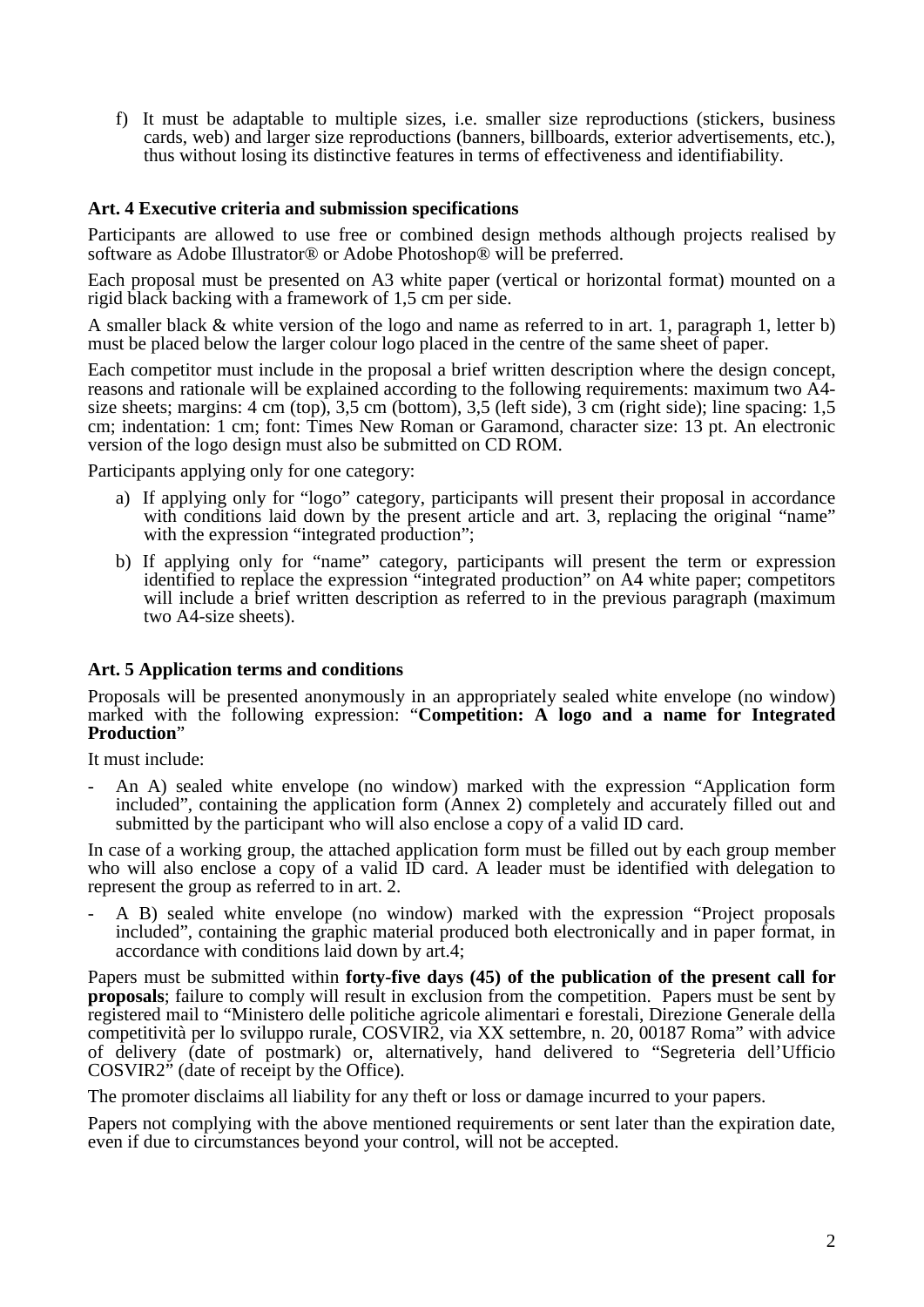## **Art. 6 Evaluation criteria**

Proposals will be judged by the judging committee which will be appointed by following Decree.

The committee will decide unquestionably by evaluating the projects according to the criteria reported below. Separate points for the logo and name will be assigned.

| <b>Evaluation criteria</b>                                                                                                                                                                                                                                | Points for the logo | Points for the name |
|-----------------------------------------------------------------------------------------------------------------------------------------------------------------------------------------------------------------------------------------------------------|---------------------|---------------------|
| Aesthetic and artistic value<br>a)                                                                                                                                                                                                                        | Up to 20 points     | Up to 20 points     |
| b) Ease of understanding the concept                                                                                                                                                                                                                      | Up to 20 points     | Up to 20 points     |
| Originality<br>C)                                                                                                                                                                                                                                         | Up to 20 points     | Up to 20 points     |
| Aptitude of conveying<br>the<br>integrated<br>d)<br>production values                                                                                                                                                                                     | Up to 30 points     | Up to 30 points     |
| To belong to one of the following categories:<br>e)                                                                                                                                                                                                       | 10 points           | 10 points           |
| 1) Art schools or art academies students;<br>advertisement techniques, graphic and<br>design,<br>communication<br>visual<br>communication and<br>media<br>design<br>students; design and architecture students<br>and further related subjects' students; |                     |                     |
| 2) High school and University students of<br>subjects referred to in point 1) whose<br>degree has been obtained within no more<br>than 5 years from the expiration date of<br>the call.                                                                   |                     |                     |

According to the evaluation criteria, the committee will draw up two separate lists of successful candidates for each category, "logo" and "name".

The winning proposals will be announced within **sixty (60) days of the expiration date of the call for proposals**.

The day winners will be awarded will be published on the Ministry for Agriculture, Food and Forestry Policies website (*[www.politicheagricole.it\)](http://www.politicheagricole.it/)* and the National Rural Network web portal (*[www.reterurale.it\)](http://www.reterurale.it/).* The winning project will be published on the above mentioned websites.

Winners will be notified by registered mail with advice of delivery.

All projects submitted for the competition will not be returned and the promoter becomes owner of the right to publish, reproduce, transcribe, perform, distribute and commercially exploit the projects.

## **Art. 7 Prizes**

According to the lists of successful candidates drawn up by the committee under art.6, winners will be awarded as follow:

"Logo" category 1<sup>st</sup> position: award at a value of  $\epsilon$ 2.500,00;

"Logo" category  $2^{nd}$  position: award at a value of  $\text{\textsterling}1.000,00;$ 

"Logo" category 3<sup>rd</sup> position: award at a value of  $\epsilon$ 500,00;

"Name" category 1<sup>st</sup> position: award at a value of  $\epsilon$ 2.500,00;

"Name" category  $2<sup>nd</sup>$  position: award at a value of  $\epsilon$ 1.000,00;

"Name" category 3<sup>rd</sup> position: award at a value of  $\epsilon$ 500,00.

Awards at the same value will be given also in case the winning project has been realized by a working group.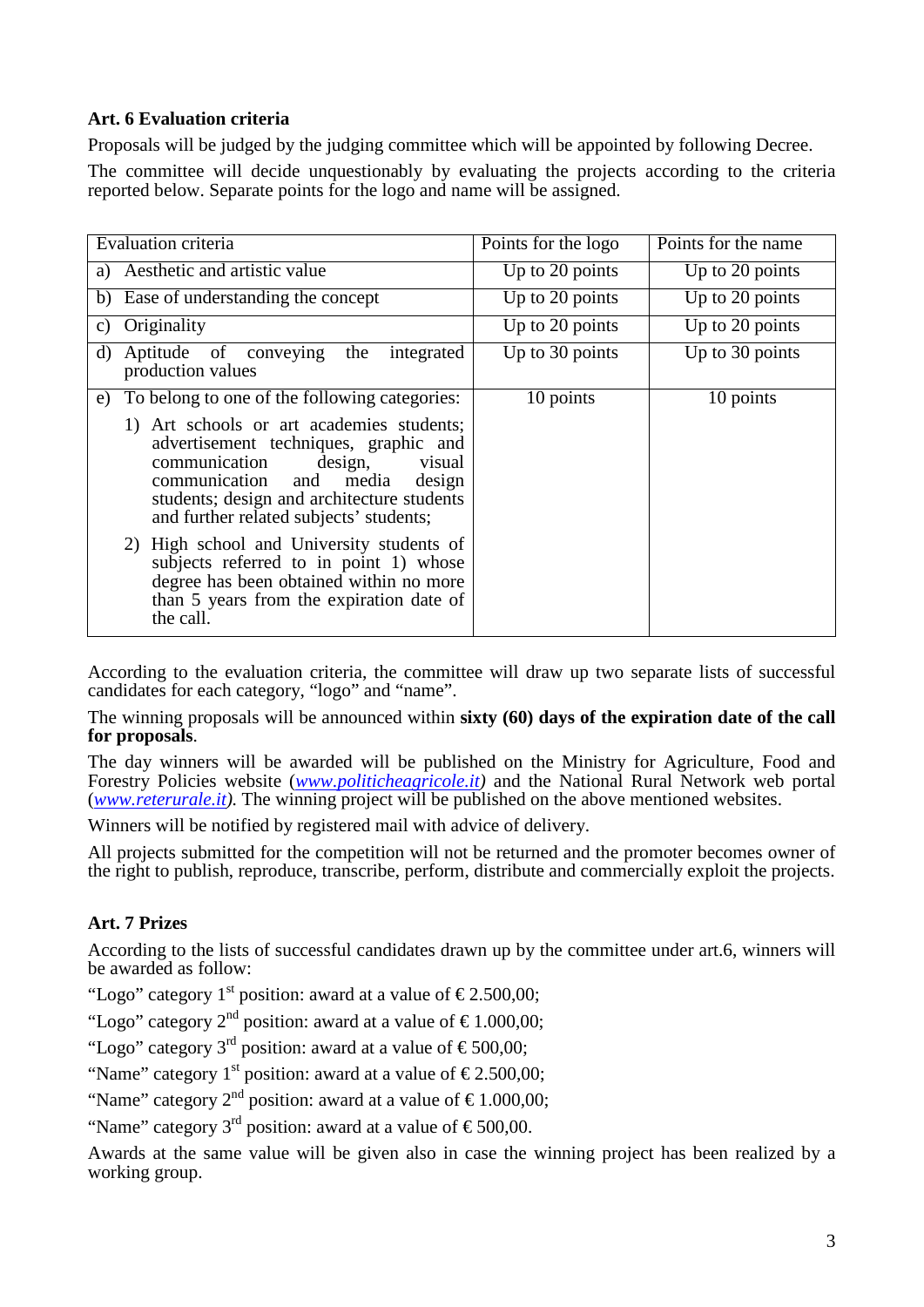Awards will consist of a contribution to purchase hardware tools and equipment and graphic design software and will be paid against production of original invoices for that expenditure.

# **Art. 8 Liability and intellectual property rights**

Participants must ensure **full availability** of their projects.

The promoters are exempt from any liability for disputes that may arise and they should also not violate any third party's **copyrights** or **patent laws**.

The projects must be original, personal, unedited, especially developed for the competition, and not patented or registered.

Winners undertake not to dispose of their intellectual property rights on the projects presented. The winning projects acquired will be exclusively property of the promoter who becomes owner of the **right** (that may be freely assigned to third parties) **to use** them without a time limit or space limit (Italy, Europe, world), i.e. economic rights, reproduction, registration or deposit rights.

Winners cannot claim any further rights besides the prize they have been awarded with, as referred to in art.7.

## **Art. 9 Processing of personal data, privacy notice ex art. 13 of Legislative Decree no. 196/2003**

The personal data controller is the Ministry for Agriculture, Food and Forestry Policies.

Participants' personal data will be used for organizing the contest and managing the relationship between promoters, organizers and participants; the data will be processed by the contest organizers and promoters and by the judging committee, mainly by electronic means.

The provision of personal data is compulsory and strictly contingent to participation in the contest.

Personal data will not be disclosed to any third parties.

In compliance with art. 7 of Legislative Decree no. 196/2003, it is your right to require any amendments, updating, corrections, completion and full cancellation or blockage of the data by means of an e-mail message sent to: [reterurale@politicheagricole.gov.it.](mailto:)

## **Art. 10 Publication**

The present call for proposals and the list of successful candidates will be published on the Ministry for Agriculture, Food and Forestry Policies website (*[www.politicheagricole.gov.it](http://www.politicheagricole.gov.it/)*) and the National Rural Network web portal (*[www.reterurale.it\)](http://www.reterurale.it/)*.

The official competition language is Italian.

## **Art. 11 Acceptance of the regulations**

By taking part to the contest, participants agree to comply with the regulations of the call for proposals.

## **Art. 12 Responsible for competition procedure**

The responsible for the competition procedure and data processor is Dr Giuseppe Ciotti (e-mail: [g.ciotti@politicheagricole.gov.it\)](mailto:g.ciotti@politicheagricole.gov.it).

FAQs section will be provided on the Ministry for Agriculture, Food and Forestry Policies website: *[www.reterurale.it.](http://www.reterurale.it/)*

## **Art. 13 Jurisdiction**

The contest is governed by Italian law and subject exclusively to Italian jurisdiction (Rome Bar).